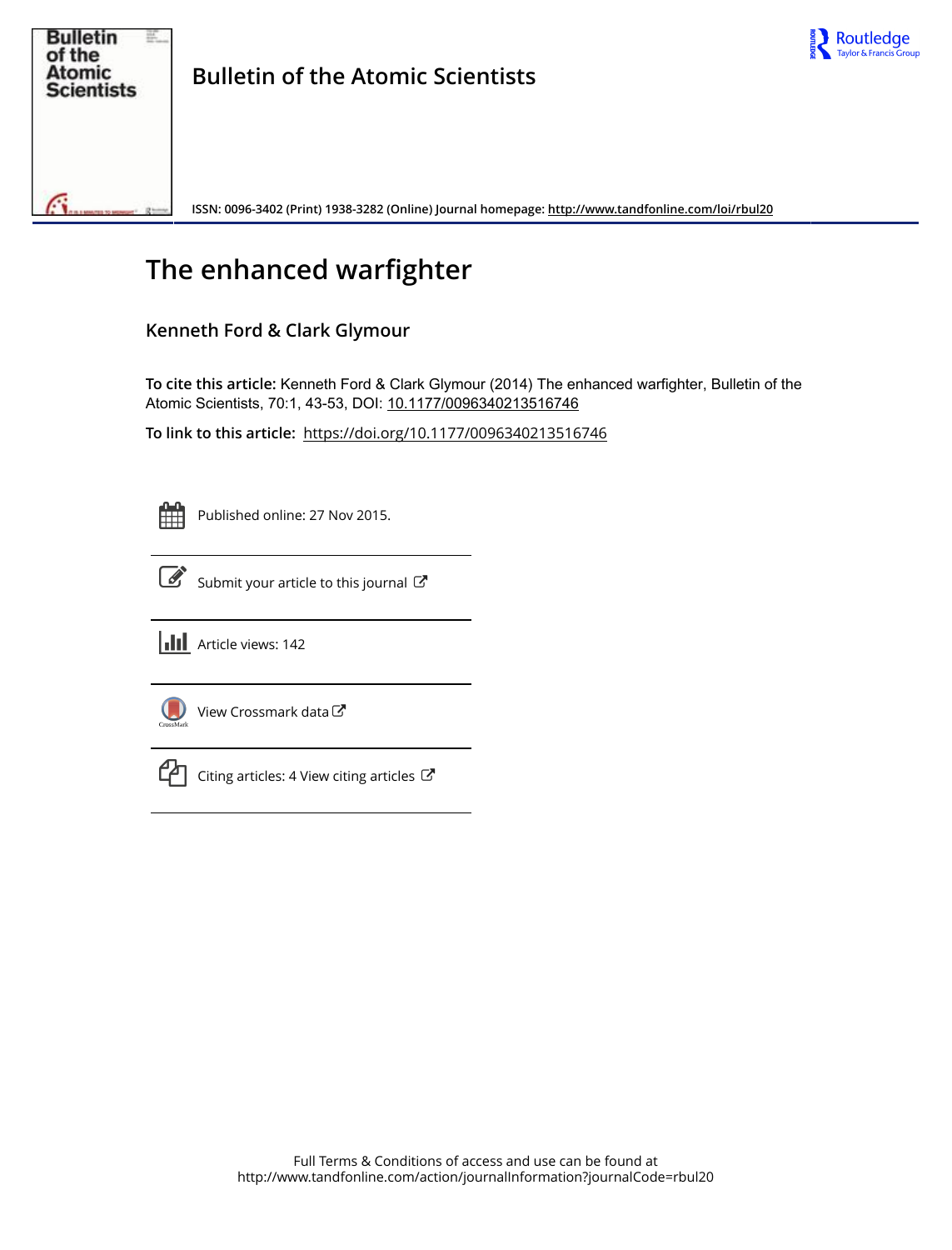#### **IT IS 5 MINUTES TO MIDNIGHT**

**®**

Feature

**Bulletin**

**Scientists**

**of the Atomic**

## The enhanced warfighter

#### Kenneth Ford and Clark Glymour

Bulletin of the Atomic Scientists 2014, Vol. 70(1) 43–53  $\circ$  The Author(s) 2014 Reprints and permissions: sagepub.co.uk/journalsPermissions.nav DOI: 10.1177/0096340213516746 http://thebulletin.sagepub.com



#### **Abstract**

Modern technological warfare requires a level of cognitive ability and discipline unique in the history of armed conflict. Recent advances in physiology, nutrition, neuroscience, and engineering offer a significant potential to prevent or reduce the degradation of a warfighter's mental or physical capabilities in this demanding environment. The authors explore four categories for potential enhancement of military personnel: genetic or computational-mechanical alteration of the human body; physiological monitoring and tighter coupling between man and machine; pharmaceuticals; and nutrition and supplementation. None of these types of enhancements is without controversy; in particular, genetic intervention would require morally intolerable experimentation. In the foreseeable future, the military enhancement technologies most likely to see use will be akin to those seen in elite athletics. Physiological monitoring and feedback, changes in nutrition, and careful pharmaceutical interventions all could improve warfighter performance, and, the authors assert, such enhancements are not morally problematic if their effects are candidly assessed and revealed. In choosing whether and how to enhance military personnel, the government must balance long-term health hazards with a reduced risk of near-term injury or death. If physiological monitoring and feedback (and regulation, through drugs or other means) can decrease large, immediate, or long-term risks to the life or well-being of service personnel, the authors write, there appears to be a moral obligation to provide those enhancements to warfighters.

#### Keywords

human augmentation, human performance enhancement, ketones, military ethics, military performance enhancement, nutrition, omega-3 fatty acids, supplementation, resilience

**Because of its long-standing support and leverage of advances in**<br>the physical sciences, computer<br>science and engineering the US military port and leverage of advances in the physical sciences, computer science, and engineering, the US military is without peer on the technological front. Many of the military's technical systems have been developed with the aim of improving and extending human performance. Night-vision devices are but one well-known example. Until recently, however, the military has

shown limited interest in exploiting biomedical advances that might enhance intrinsic human performance and resilience. This reluctance is starting to wane, but only slowly.

All advanced militaries now operate in a world of increasing technological parity and fragility. It is well appreciated that human performance is an important component of the overall advantage of one military force with respect to another.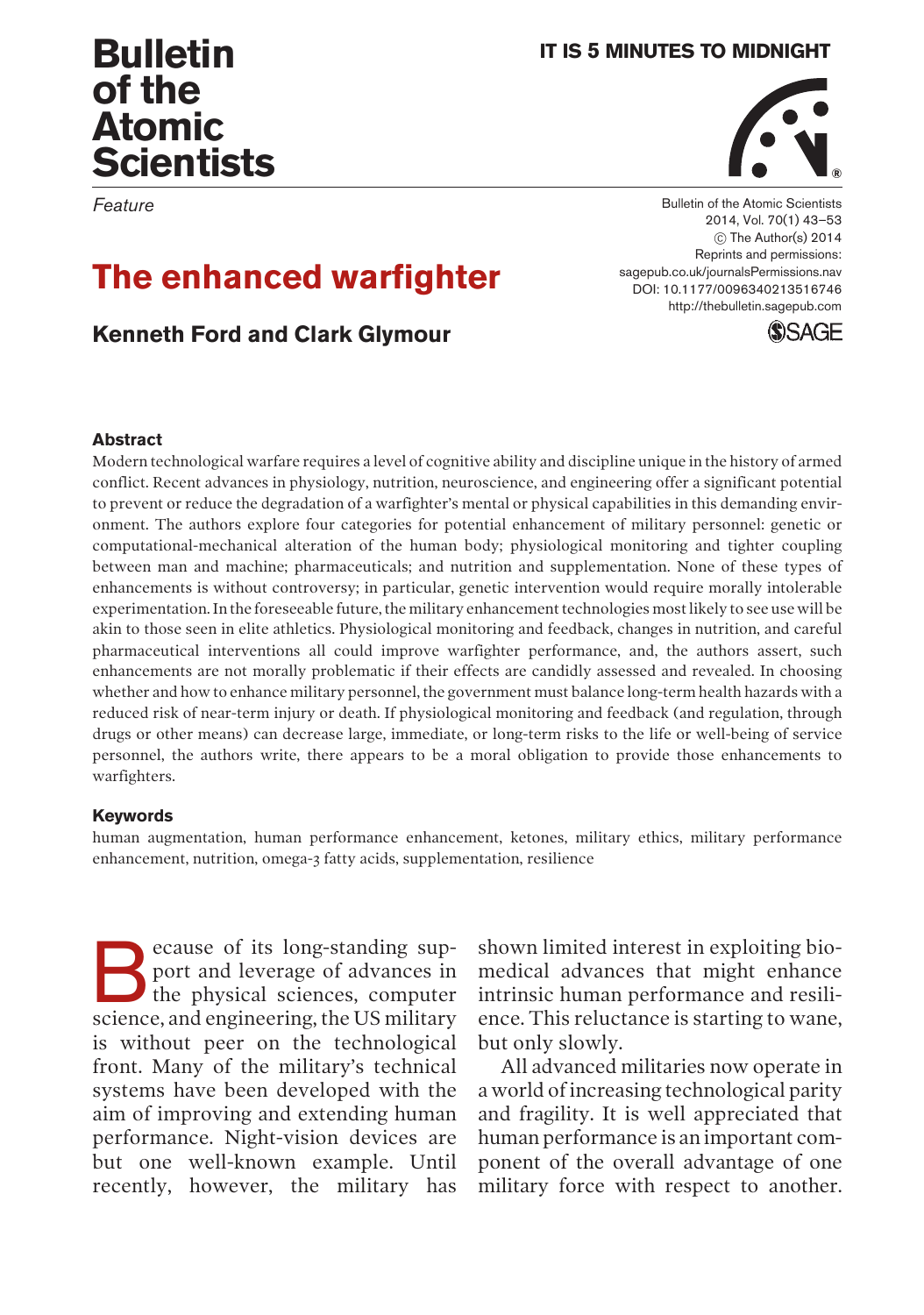In military affairs, the human element can have non-linear effects, both positive and negative, on mission outcomes (Defense Science Board, 2013). New advances in physiology, nutrition, neuroscience, and engineering now offer a significant potential to prevent (or reduce) the degradation of a warfighter's cognitive and physical capabilities during conflict and substantially increase the performance of both combat personnel and the larger systems of which they are part.

Researchers and policy makers are exploring, or at least considering, a new generation of technology that may further extend and amplify the intrinsic physical and cognitive abilities of combatants. The Air Force Chief Scientist's relatively recent document "Technology Horizons: A Vision for Air Force Science and Technology 2010-30" identifies critical technologies for the Air Force (Office of the US Air Force Chief Scientist, 2010). This remarkably forwardlooking blueprint highlights human augmentation and indicates that it may come in the form of increased use of autonomous systems, interfaces for more intuitive decision making, close coupling of humans and automated systems, exploiting genetic correlates to performance, and direct augmentation of humans via drugs or implants to improve memory, alertness, cognition, and visual and aural acuity. The document also notes that while some of these approaches may seem inherently distasteful, potential adversaries are not likely to be constrained by similar cultural values.

Technological approaches to improved human performance such as night-vision goggles are typically not controversial, but biological technologies can stir the public imagination. Action films and television—from The Six Million Dollar Man of 1970s TV to the Jason Bourne movie series-have sometimes featured fighters who have been prosthetically or biochemically enhanced by some government agency, licit or illicit. But how and whether actually to enhance the physical, cognitive, and emotional capacities of US military personnel is a serious policy question.

Social attitudes about technological adaptations of the human condition are complex and not obviously consistent. Almost all people use optional enhancements of their abilities, or optional reductions in their disabilities. Reading glasses, hearing aids, and aspirin tablets remedy common disabilities, from myopia to headaches. Computers are, at base, cognitive prostheses. Diet and exercise regimes can enhance our abilities or remediate disabilities. Prosthetic devices enable those who have lost limbs to grasp, walk, and run. Society finds no moral problem with any of these enhancements. Computerized implants in animal brains have been studied for several decades and have been used in humans—without serious ethical qualms—for cases of blindness and loss of motor control. There is a degree of cyborgism that is morally tolerated because it helps to compensate for a disability.

Ordinarily, such adaptations do not prompt ethical worries, but there are exceptions. Groups in the deaf community, for example, have opposed cochlear implants for the congenitally deaf. Sports organizations have resisted a variety of assistance devices: carts for handicapped professional golfers; improved swimsuits for competitive swimmers; prosthetic legs for competitive runners. The reasons for opposition include a desire for community solidarity, a sense that the rules of a game intrinsically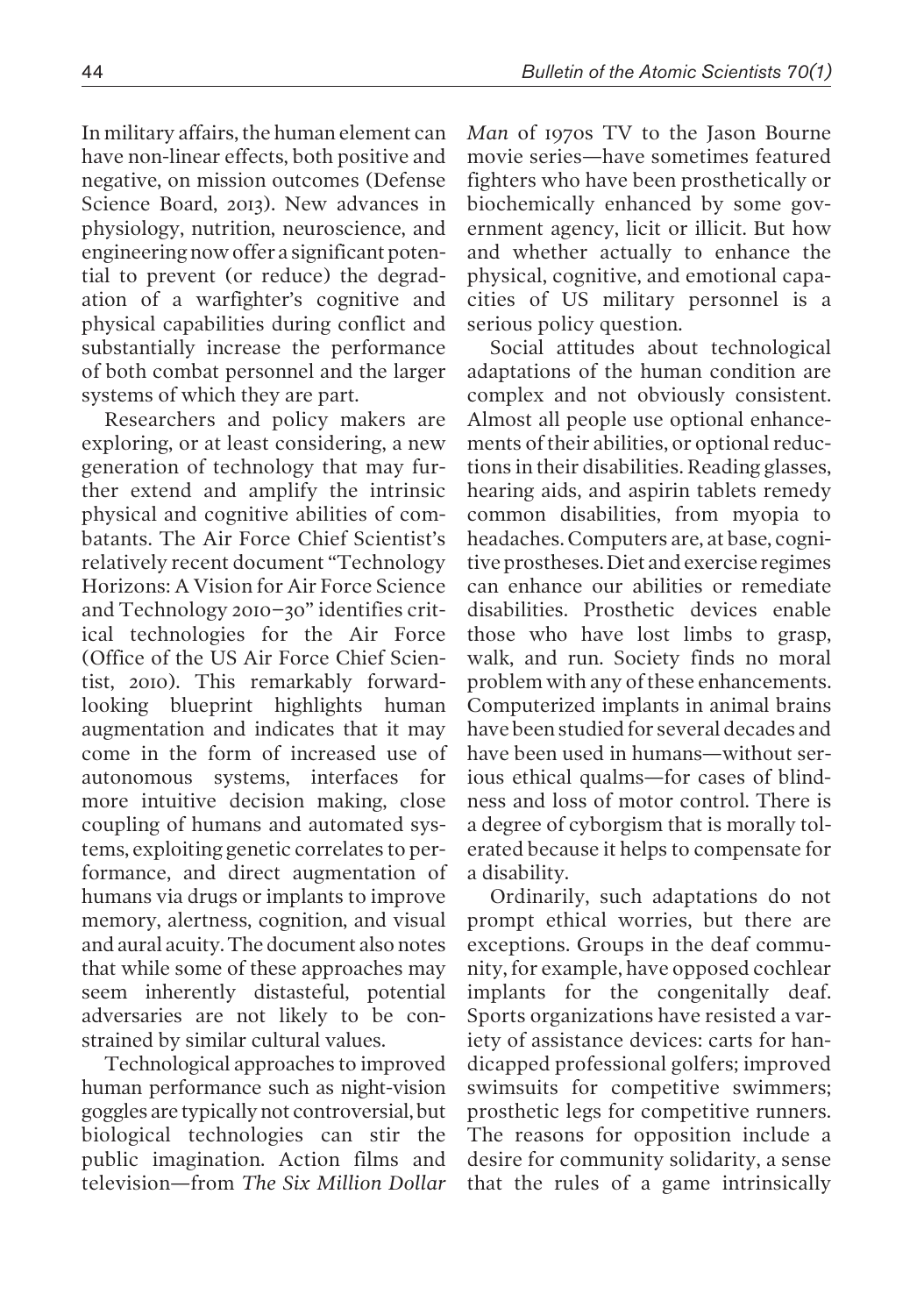forbid certain aids, and an antipathy to giving some performers an unfair advantage. Society seems to be especially sensitive to certain advantages in  $sports$  — witness the universal concern over drugs and blood oxygen packing—but is indifferent to others. Although they greatly affect performance, differences in genetics, training locales, and financial resources for training seem to mean little or nothing to sporting audiences. No modern society objects to external, cognitive prostheses, whether the computer, the smartphone, or Google Glass (OK, maybe Google Glass, but chiefly because the appliance is creepy), even though these devices have probably created differential advantages for those who have the resources and talents to make the fullest use of them.

None of the aforementioned reservations about or objections to performance enhancement neatly applies to the military. Other things equal, Americans (and, of course, citizens of other countries) want their military personnel to have an advantage over their adversaries. Not all is fair in war, but a lot of unfairness is wanted. So the real issue is whether other things really are, and will be, equal. Do current military enhancements, and those in near prospect, risk long-term harm to those treated? Do they threaten perspectives on what is human or on the propriety of permanent alterations of the human condition? Or are the enhancements within prospect medically and ethically sensible? Do the potential benefits repay the risks? We, the authors, see four overlapping but conceptually separable categories of military personnel enhancement: genetic or computational/mechanical alteration of the human body; physiological monitoring and tighter coupling between man and machine; pharmaceuticals; and finally, nutrition and supplementation. None of these is without controversy.

## The ethical minefield of genetic and mechanical enhancement

In the short or mid-term, mechanical alterations to senses or computational implants are unlikely to be practical military technologies. An infrared-sensitive eye implant, for example, would require expensive surgery, and it is not clear that the visual cortex would know what to do with the input. A cortically implanted communication or memory device would chiefly have the advantage that it could not be lost, which does not seem close to worth the bother.

One can imagine a future in which genetically produced anatomical and functional changes are possible and seen as advantageous to the performance of military duties. Gene manipulation is nowhere close to producing specific, functional, useful, mammalian anatomical variations, but they are conceivable. The ethical issues vary as far as the science fiction imagination can range, and the moral concerns and constraints will vary accordingly. One way to think of what might be morally tolerable is to imagine the sorts of genetic anomalies that would give an advantage in sports but that would be difficult legitimately to exclude—for example, a competitive swimmer with fully functional webbed feet. The moral issues seem to lie less in the existence of such genetic modifications in the human population, and more in the idea of deliberately creating a subpopulation that has them. Major genetic alteration of adults does not seem feasible, and a system of embryonic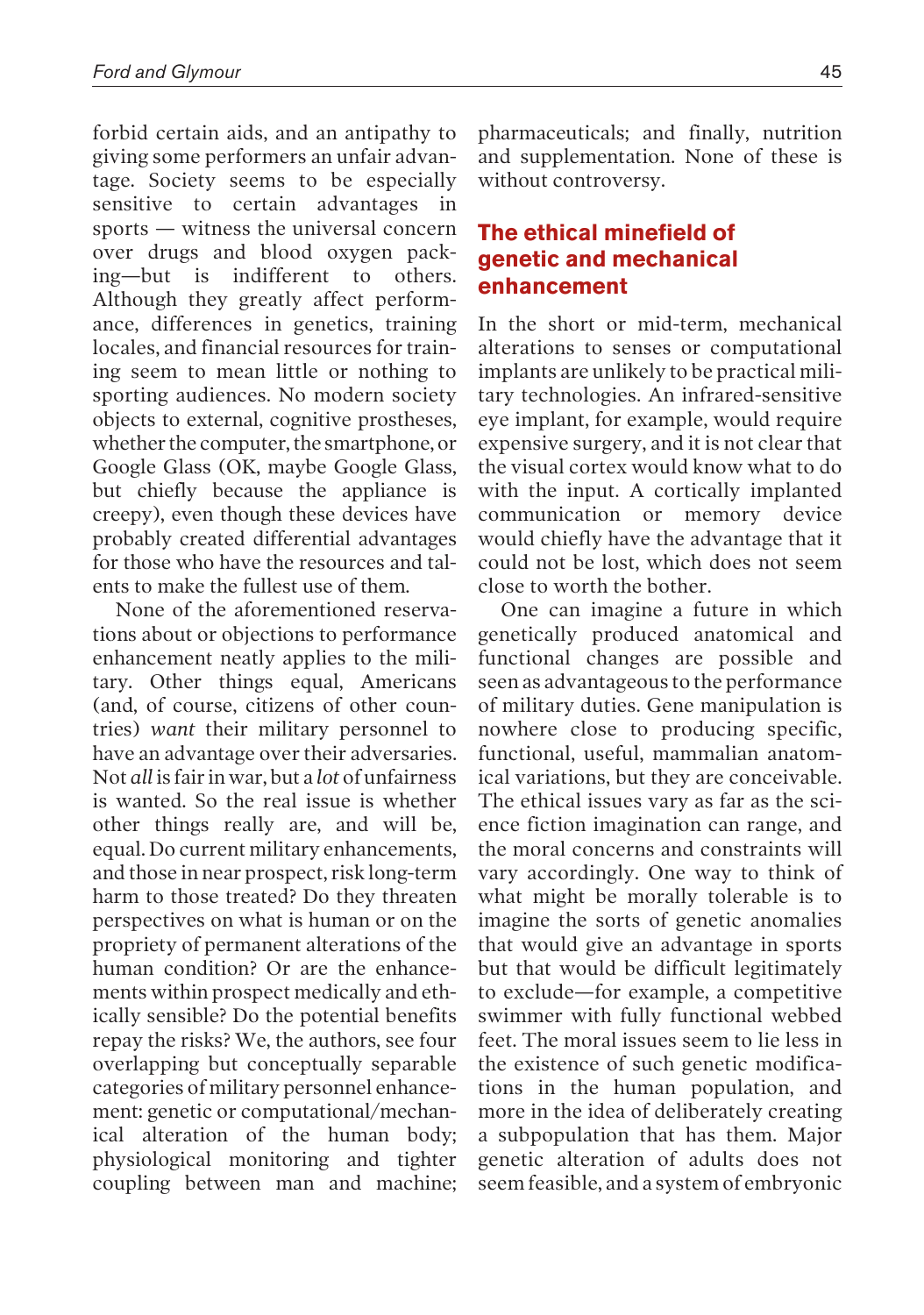interventions to manufacture neonates with specific, militarily useful genetic alterations would create a pre-specified warrior class, undermining the very idea of the citizen soldier. The experiments needed to create a reliable production process of that kind would seem morally intolerable and their success unlikely.

In our experience, the US military is especially wary of any policy that touches on genetic manipulation or even genetic testing, useful as the latter might eventually become in selection of military personnel and their assignments. In the foreseeable future, the relevant military enhancement technologies are likely to be far less esoteric than genetic modification and much more akin to those seen in elite athletics.

### Monitoring the warfighter

Sensors integrated into a fifth-generation fighter (e.g., the F-22) provide well in excess of 1,500 parameter measurements per second of hundreds of components and subsystems during training and missions. In contrast, the most vulnerable and least expendable component of an  $F-22$  mission—the pilot—is only monitored for blood oxygen levels (which began only as a reaction to F-22 oxygen-supply issues). One can anticipate this situation changing rapidly across a wide range of military duties.

Advances in sensor technology have led to the development of wearable and unobtrusive sensors for a range of biomarkers that can be used to monitor physical and mental states, particularly the psychophysiology, of a warfighter. Next-generation sensors using nanotechnology and flexible conformal materials that provide a "lab on a Band-Aid" could enable even more unobtrusive monitoring systems. This monitoring can be thought of as providing an easy-to-use dashboard or checkengine light for the operator of a weapons system or even for commanders and other senior decision makers working long hours under considerable stress (Stone et al., forthcoming). Recent scientific studies have found molecular targets of opportunity for such physiological sensors. This military interest in monitoring the warfighter connects with the burgeoning quantified-self movement found in the larger civilian community.

Military personnel could in principle be monitored either online in real time or off-line periodically, and both types of measurement have been proposed. Such systems could include equipment to monitor sleep patterns, heart rate and variability, respiration, biomarkers for stress or attentiveness, and changes in behavior or self-reported mood; soldiers, sailors, pilots, support personnel, and their supervisors could be given feedback when necessary to improve alertness or other aspects of performance (Blackhurst et al., 2012).

Monitoring and feedback summon the morally troubling image of human beings permanently wired as intermediate cogs in a device that continuously samples and modulates aspects of their biochemistry, their attention, and in large degree their action. We, the authors, think that this is at the end of a long slope from present Defense Department efforts and see little reason to think that end will ever be approached. The military may want to help keep warfighters awake, alert, and healthy, but it is difficult to see any advantage or prospect of creating pharmaceutical cyborgs.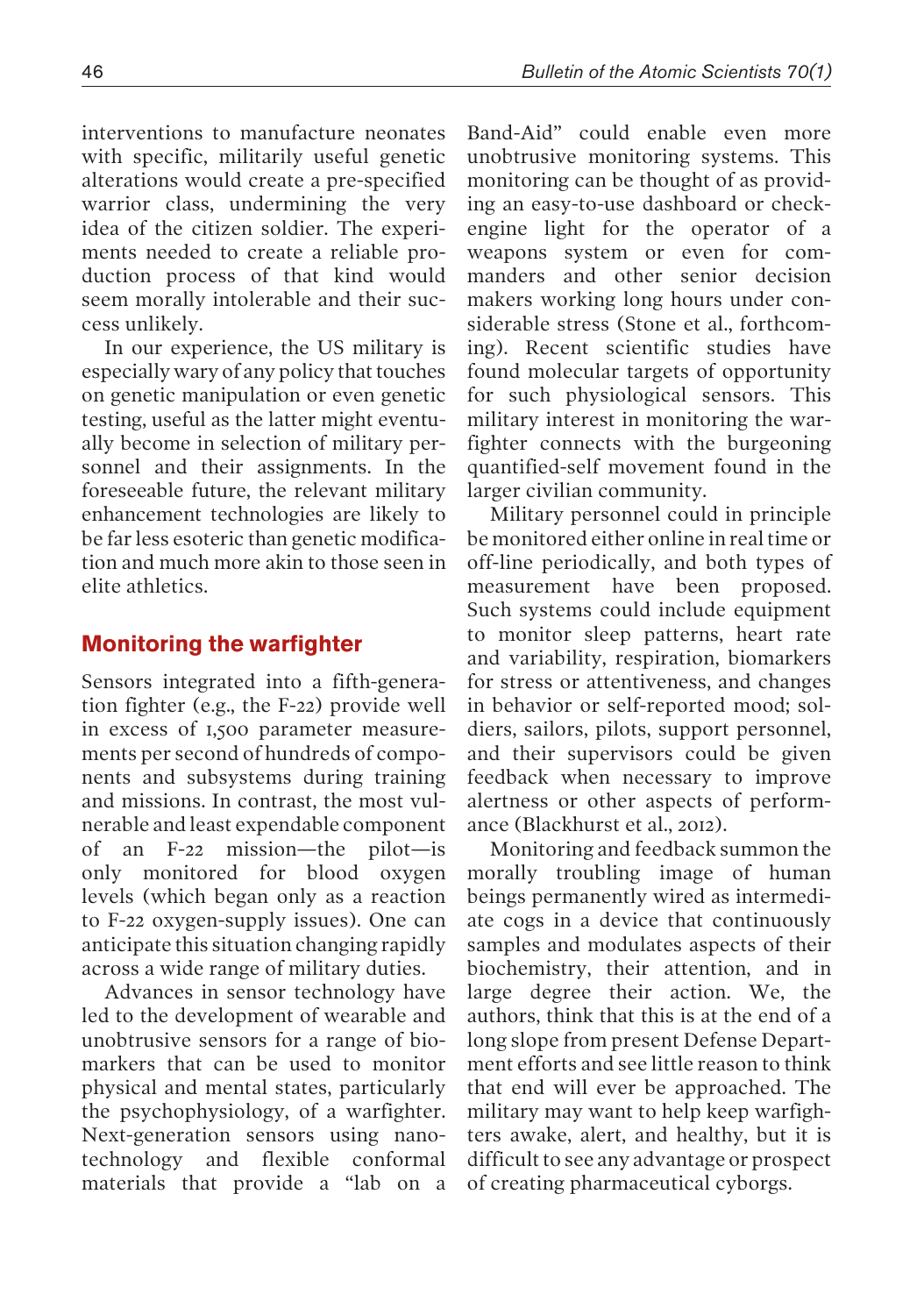## Performance-enhancing pharmaceuticals

Advances in neuroscience are slowly but surely yielding a mechanistic understanding of cognition, optimal mental performance, and resilience. Coupled with advances in nutrition and the development of new neuropharmaceuticals, this understanding opens the door to the possibility of enhanced cognitive performance and resilience. One can already observe a rather energetic and large-scale, albeit unconstrained, experiment in pharmaceutical enhancement of cognition well under way on every major college or university campus.

Modafinil and similar alertness or vigilance-support pharmaceuticals have been studied extensively (Caldwell et al., 2000) and have demonstrated utility in several Defense Department operational contexts. Researchers have reported that modafinil improved planning among their test subjects (Turner et al., 2003). More recently, a study of sleep-deprived physicians found that modafinil improved their cognitive flexibility while reducing impulsive behavior (Sugden et al., 2012). Modafinil (and newly emerging successor drugs) could be evaluated to improve performance of senior decision makers and others who must operate at a high level in a sleep-deprived state.

In addition, new pharmaceuticals aimed at mitigating the cognitive losses associated with aging and neurodegenerative diseases are under development. Such substances will likely have application in cognitive enhancement and resilience. It is anticipated that these carefully targeted drugs will more effectively exploit brain plasticity and offer fewer side effects than current drugs such as modafinil. One can reasonably anticipate that some future adversaries will not hesitate to provide their personnel with the latest pharmaceuticals to mitigate the effects of sleep deprivation, to enhance training, or to create other advantages.

The use of performance-enhancing drugs when combined with the possibility of real-time monitoring of biomarkers that reflect operator performance prompts moral concerns, in part because of real worries about long-term health effects, and in part because the image of human beings as permanently wired parts of a military device is abhorrent. The first consideration is serious; pharmaceuticals that enhance alertness or increase strength (in just two of many possibilities) could possibly affect health years later. The second is the end of a conjectural slippery slope that starts with, say, coffee and ends with unlimited access to advanced neuropharmaceuticals. But the truth about slippery slopes is that society starts down a lot of them, and society can, and often does, stop when appropriate.

## Loss of resilience and its consequences

Over the last decade, the demands the military places on warfighters have changed in ways that go beyond the strains of the repeated tours of duty common in the Iraq and Afghanistan wars. Modern technological warfare necessitates a level of cognitive ability and discipline unheard of in the history of war, and it does so at every level of command, from the dismounted soldier to the commander in the operations center. Additionally, the military population largely reflects the physical condition of the broader civilian population from which it is drawn. A trip to your local Wal-Mart,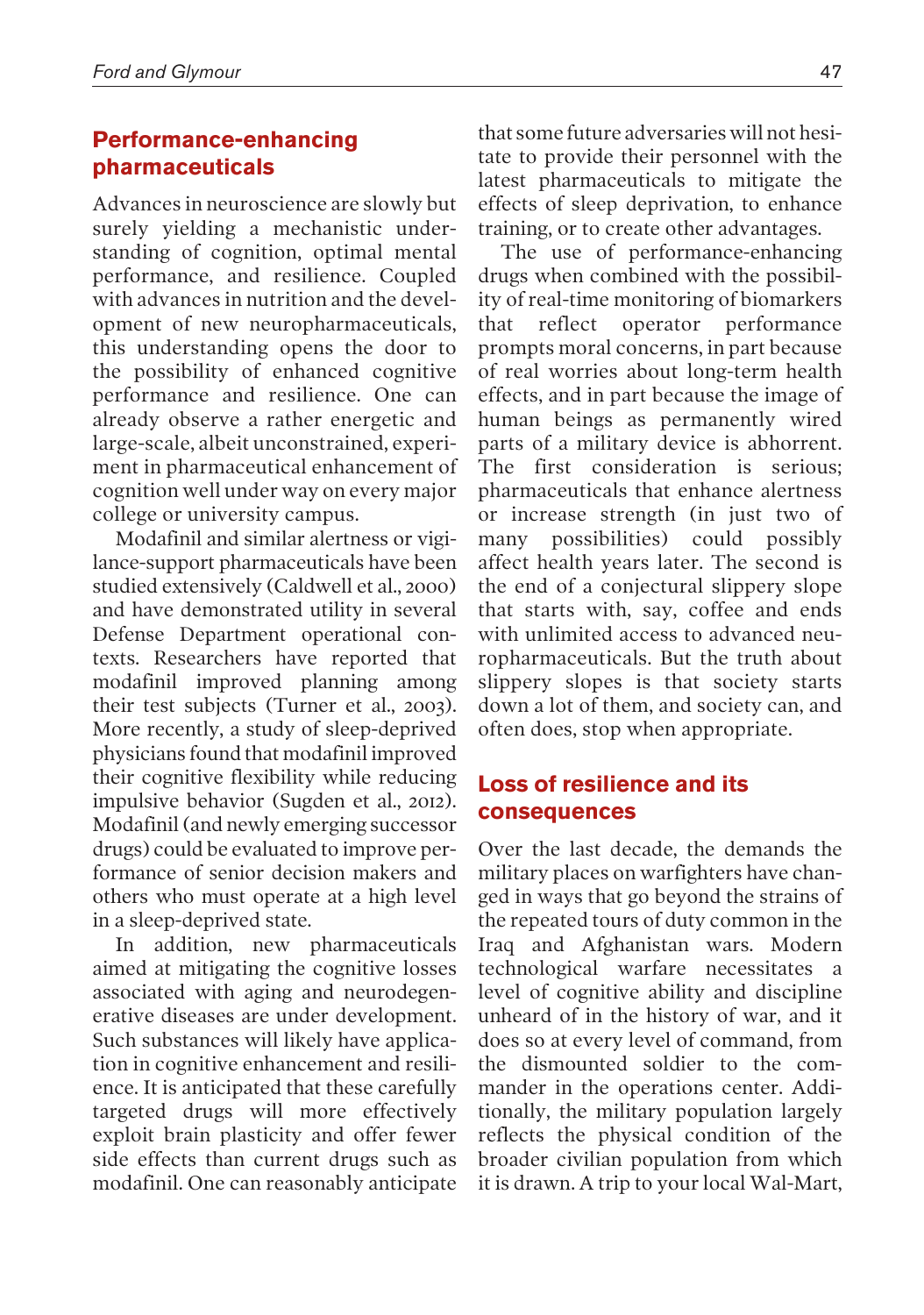shopping mall, or airport will illustrate the problem. The US military has a more overburdened and stressed and less healthy and, arguably, less resilient force than in generations past.

In 2011, nearly 110,000 active-duty Army troops were prescribed antidepressants, narcotics, sedatives, antipsychotics, or anti-anxiety drugs reportedly an eight-fold increase since 2005 (Murphy, 2012). If these numbers are accurate, the dramatic increase in the use of pharmaceuticals must reflect an aggressive attitude toward medication to deal with the consequences of the loss of resilience. Perhaps not entirely coincidentally, suicides across the services have risen sharply. In 2012, a record 349 service members committed suicide—substantially more than the 295 Americans who died in combat in 2012. Although it remains unclear to what extent combat deployments are contributing to the military suicide rate (Hoge and Castro, 2012; Kang and Bullman, 2008; LeardMann et al., 2013; Ramchand et al., 2011), the capacity to work under substantial stress for extended periods of time while maintaining resilience is among the most urgent manpower needs facing the military. During 2011, the most recent year for which data is currently available, roughly 47 percent of those who died by suicide had deployed to Iraq or Afghanistan and approximately 15 percent had direct combat experience (Luxton et al., 2011). The causes for suicide are multiple, and the military is making great efforts to reduce the suicide rate among its members. Should effective means be found to reduce the rate of suicide among service members, one can reasonably anticipate that similar benefits would accrue to society as a whole.

## Nutrition and supplementation

One area that can affect the resilience of warfighters and begs for improvement is nutrition and diet supplementation. The quantity and quality of dietary choices and distribution of nutrients throughout the day greatly affect muscle performance, body composition, cognitive performance, and feelings of energy or exhaustion. In addition, a rapidly expanding body of research describes an ever-increasing understanding of the link between native gut bacteria and human physical and biochemical characteristics, from increased obesity to cognitive metabolites and immune responses (Burnet, 2012). It will be culturally complicated for US military services to make improvements in nutrition, but changes in military diet offer real opportunities for significant increases in performance and resilience.

Military personnel deployed in conflicts eat more or less the usual US diet, but warfighters' nutritional requirements often are, in fact, very unusual. Imagine warfighters as high-performance athletes who are constantly worried about bombs and bullets. One might say that many in our military, as in the broader society, are overfed, overmedicated, and nutritionally undernourished.

The gap between what the individual soldier requires and what the military provides in the way of nutrition and dietary supplements is already resulting in complex and at times risky solutions. For example, dietary supplementation is commonplace among airmen, soldiers, sailors, and marines who routinely rely on marketing hype and information gleaned from websites and bodybuilding forums to optimize their performance, with no reliable expert support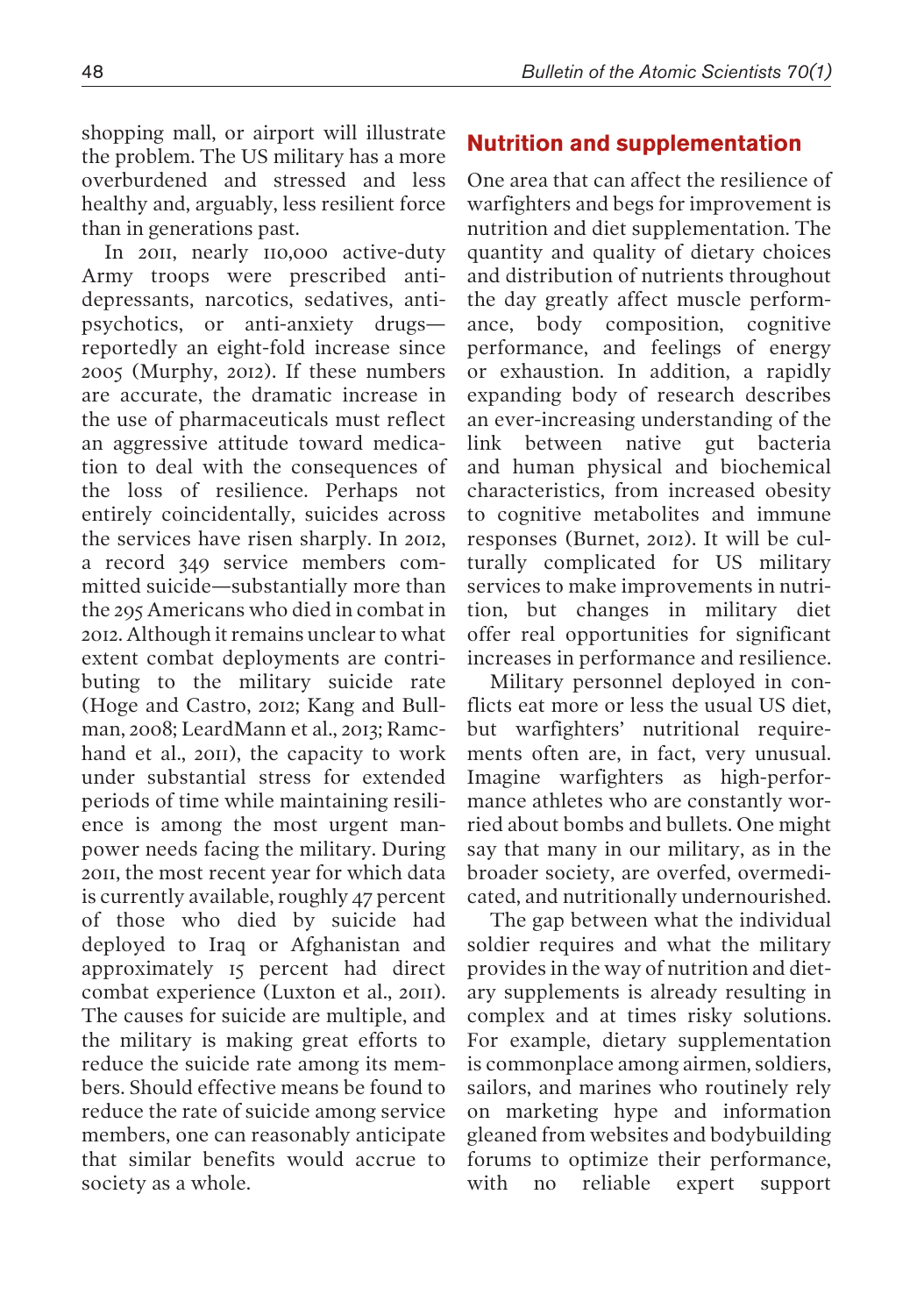or guidance. A 2003 US Army Research Institute Study on nonprescription supplement use among Special Forces during the year 2000 showed that 90 percent of Special Forces soldiers and 76 percent of support soldiers used supplements of some sort (Bovill et al., 2003). Thus the issue is not whether the troops will be supplemented, but rather what the proper role for the armed services might be in assuring safety and efficacy in the supplements consumed.

Widespread media reports have described how numerous athletes have been rendered ineligible for international competitions because they took supplements that contained steroids (and other sometimes-dangerous substances) not listed on product labels. In addition, as noted in a 2008 report by the scientific advisory group JASON, the unregulated and largely foreign supplement supply chain presents a notable vulnerability to attack (Williams et al., 2008). Nearly everything else related to the warfighter-from boots to hats—is carefully sourced and scrutinized. Vaccinations are required for personnel headed to foreign regions subject to diseases uncommon in the United States; other medical prophylaxes have been required in case of chemical warfare. There is no reason why the military should not carefully and appropriately guide the consumption of all supplements among its personnel.

In spite of the new performance demands on the modern warfighter, the military has only recently started to focus on ways to exploit the most current research arising from nutrition and performance science to optimize or tailor diets to the nutritional requirements for specific roles and performance. A warfighter's diet roughly mirrors the

standard US diet, a regimen that is causally associated with significant prevalence of metabolic syndrome and other problems associated with poor nutrition (e.g., obesity, diabetes, heart disease, cerebrovascular disease, cancer, and cognitive decline). Individually packaged meals ready to eat and mess-hall fare typically have high caloric content with relatively poor nutritional value.

As just one example, the connection between n-3 fatty acids (commonly referred to as omega-3 s) and mental health is currently an area of substantial interest for Defense Department research (Defense Science Board, 2013). Service members often have a severe deficiency of the omega-3 essential fatty acid docosahexaenoic acid (DHA), which may result in reduced resilience. DHA is a key central nervous system constituent and is the most abundant omega-3 fatty acid in the brain and retina. Low DHA levels are associated with cognitive decline, increased rates of telomere shortening (implicated in premature aging), diminished cardiovascular health, and increased susceptibility to and poorer recovery prospects from brain injury. A recent study compared total serum fatty-acid compositions from among 800 active-duty US military suicide deaths to 800 matched controls. The study identified low serum DHA status as a significant risk factor for increased risk of suicide deaths (Lewis et al., 2011). NIH investigators have dubbed n-3 fatty acids "nutritional armor" for their ability to increase brain resilience to withstand physical and psychological injury, to resolve major mental illnesses, and to enhance recovery post-injury (Lewis and Bailes, 2011). Randomized controlled trials indicate that n-3 s have been shown to be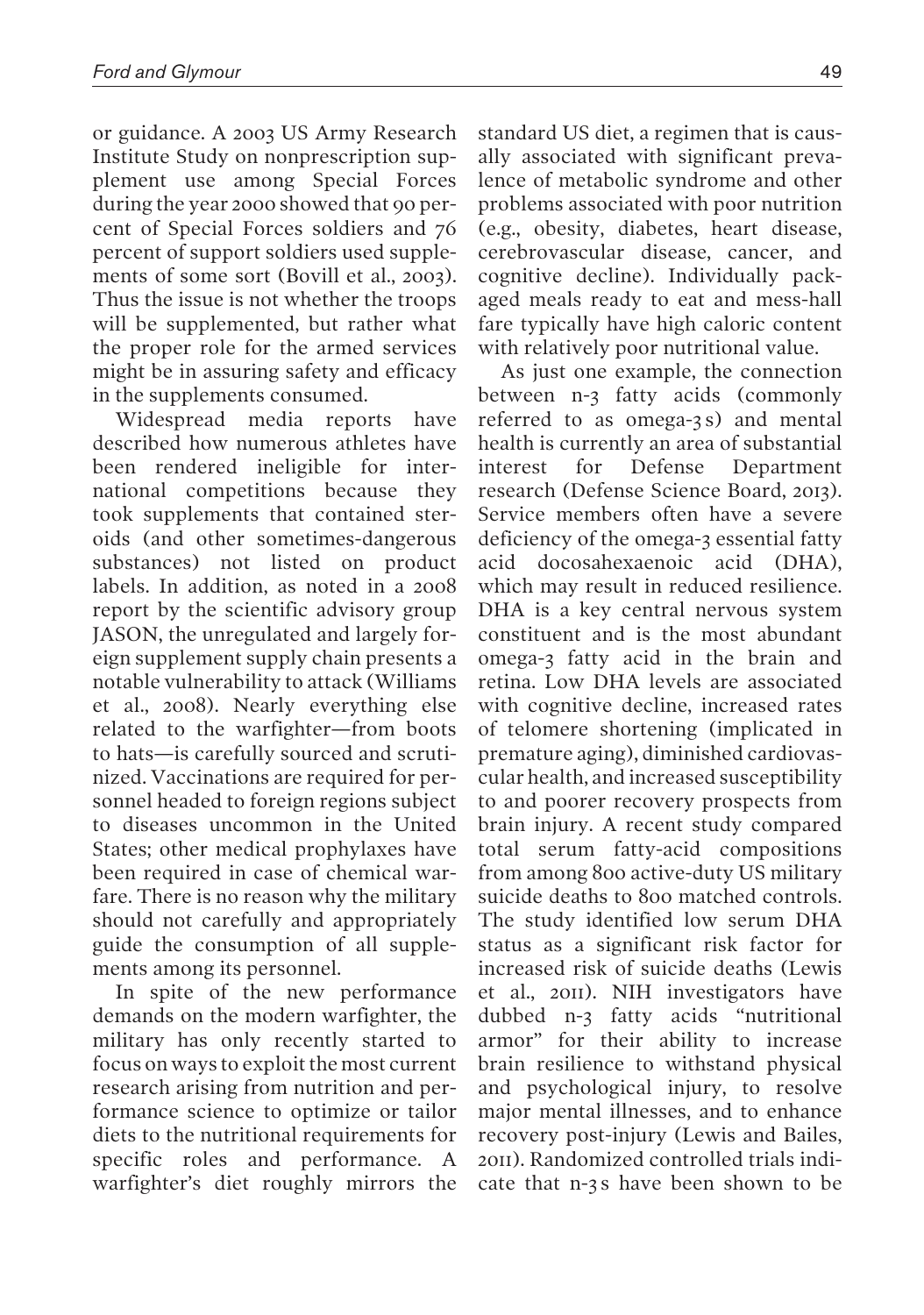comparable in effectiveness to antidepressants and may reduce impulsive aggression by 40 percent among violent adults and aggressive children.

Another promising area of Defense Department-sponsored research focuses on development and evaluation of the performance and resilience effects of supplying exogenous ketone esters as a direct supplement to nutrition (Defense Science Board, 2013). Several independent lines of evidence spanning roughly a century of research have led to a mechanistic understanding of how and why rigorous ketogenic diets, which are in clinical use to treat diseases (e.g., several neurological disorders, including epilepsy, and metabolic syndrome disorders such as diabetes), can boost endurance and stamina when used by otherwise healthy people, including high-performance athletes (e.g., cyclists, rowers, long-distance runners). As an apparent evolutionary adaptation to periods of starvation, the liver can produce ketone bodies that are then converted into substances that feed cellular energy production. Were humans unable to produce ketone bodies when glucose becomes unavailable, they could survive only briefly in a state of starvation—and it is unlikely that the species would have endured.

A new dietary ketone energy supplement has recently been developed, with DARPA support, that produces nutritional ketosis without the dietary restriction. Ketone supplementation causes a rapid and sustained elevation of ketones<sup>1</sup> for hours after oral administration. Preliminary results from DARPA-funded research showed improved physical and cognitive performance in animals and humans when using ketone supplementation. Rats exercised 32 percent more when fed ketone esters and showed increased cognitive function when solving maze tasks. Elite athletes (e.g., world-class rowers) have demonstrated superior performance with respect to endurance time, volume of oxygen consumed, heart rate, blood lactate levels, and power output. A study is underway at Oxford University examining cognitive performance in humans when using the ketone ester.<sup>2</sup>

At a minimum, improvements to the diet available to warfighters could have an immediate impact on physical and cognitive fitness and a long-term impact on health with respect to common but avoidable maladies such as coronary disease, diabetes, and cancer. Science-based improvements in the efficiency of cellular metabolism, managed through dietary changes and supplementation, could have beneficial impacts on physical, cognitive, and psychological health and resilience, and they certainly warrant further research.

### Ethics and the enhanced warfighter

One often considers the hazards of supplementation and enhancement, but in the military context the greater moral hazard may be the decision not to enhance warfighter resilience through feasible and science-based methods that are available. One might also reasonably anticipate research investments in this type of enhancement to have important and beneficial effects in the broader society.

Questions about the health effects of physiological monitoring and feedback, changes in nutrition, and related interventions are not moral hard cases if the effects of the interventions are known and candidly assessed and revealed.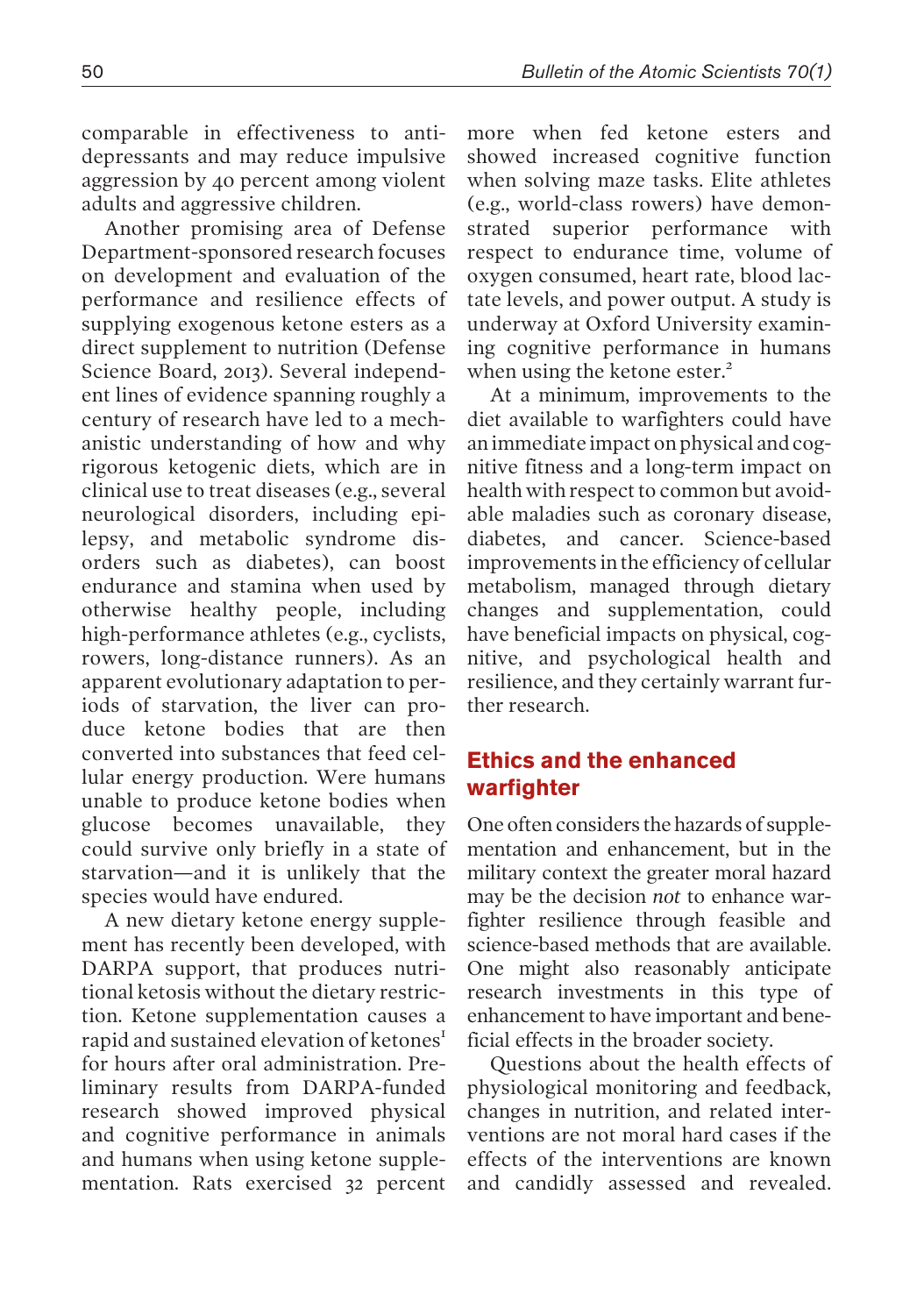Athletes in many fields knowingly, and in some sense willingly, accept risks to their long-term health in exchange for short-term excellence, opportunity, or advantage. The athletes or their representatives properly try to have those risks reduced without fundamentally changing the game. Something like that seems to describe the military situation. A volunteer in the military enters into a contract with the government to take risks that would be allowed for no civilian employee. The government reciprocates by promising, among other things, treatment or compensation if harm results. In doing so, the government must necessarily estimate the benefits and risks to the warfighter, whether the issue is vaccinations, or physiological monitoring and feedback, or nutrition, including supplements. Some risk of long-term health hazard must be balanced against reduced risk of nearterm injury or death. Estimating the proper balance may of course be difficult, but, absent evidence of negligence or irrationality, the military cannot be generally faulted if sometimes the balance is for short-term risk reduction over long-term health uncertainties.

There are limits. We do not permit anyone, not even under the cover of a military career, to be bonded to slavery, and presumably we would not allow a practice that guaranteed the certainty of death or maiming of each member of a class of personnel. There should be no kamikazes in the US military. But if contracting is free and informed, and the weaker party has alternatives, it is legitimate for the military to slightly hazard the long-term health of its members for increased performance and reduced risk now, provided the risks are assessed and made known, as well as they can be.

One might worry that improvements in the capacities or resilience of military personnel will prompt administrators and generals to put them at greater hazard in combat, but that thought is to some extent refuted by the increasing US reluctance to suffer casualties in military conflicts. As noted above, moral issues have a flip side as well: If physiological monitoring and feedback (and regulation, through drugs or other means) can decrease large, immediate, or long-term risks to the life or future well-being of service personnel, it would seem there is a moral obligation to provide those resources and controls.

Questions of freely chosen, informed contracts aside, there are human and social costs to any adaptations or augmentations that might have some probability of leaving military personnel disabled, physically or psychologically. Treatment costs may be calculable, but the social costs of losses of human capital are not really estimable. But whatever their total, we are paying those costs already. The augmentations we need are those that improve human performance, and perhaps most important, increase resilience. We should not confuse warfare with sports and deny our military personnel the best sciencebased enhancements. War will always be hell; we need a more resilient military, humanly resilient.

#### Funding

This research received no specific grant from any funding agency in the public, commercial, or notfor-profit sectors.

#### **Notes**

- 1. Typically  $> 3$  mM  $\beta$ -hydroxybutyrate.
- 2. Resilience of cardiopulmonary and neurological function under extreme environments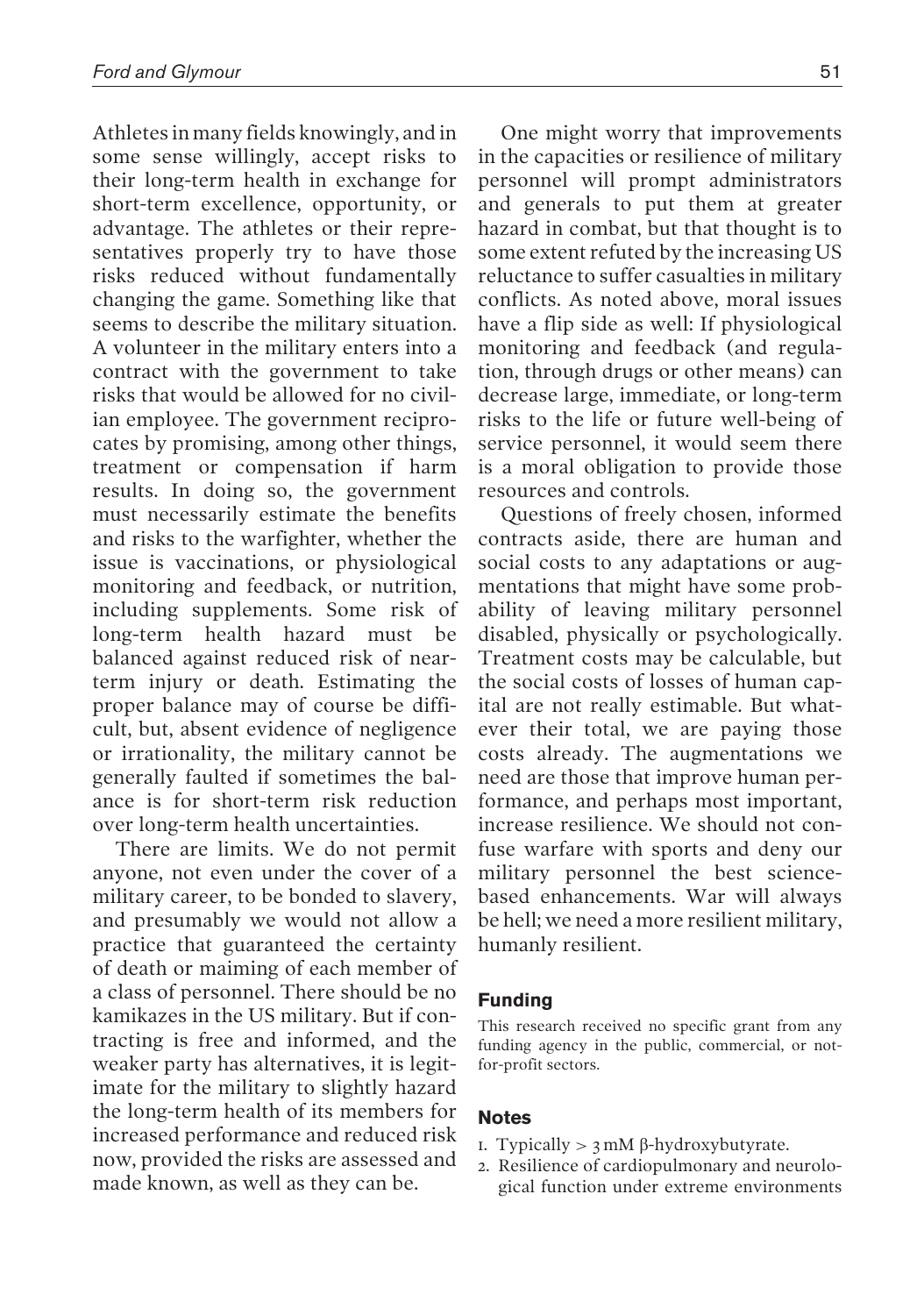of oxidative stress has been achieved in animals given ketone supplementation. In research funded by the Office of Naval Research, ketone esters have proven effective against central nervous system oxygen toxicity seizures by a mechanism involving the elevation of blood ketones (D'Agostino et al., 2012, 2013). Central nervous system oxygen toxicity is a limitation for Navy SEAL divers. In addition, ketone supplementation may increase resilience to traumatic brain injury by preserving brain energy metabolism (Prins, 2008; Veech et al., 2012).

#### References

- Blackhurst JL, Gresham JS, and Stone MO (2012) The quantified warrior: How DoD should lead human performance augmentation. Armed Forces Journal, December. Available at: http://armedforcesjournal.com/article/2012/12/12187387.
- Bovill ME, Tharion WJ, and Lieberman HR (2003) Nutrition knowledge and supplement use among elite U.S. Army soldiers. Military Medicine 168(12): 997-1000.
- Burnet PWJ (2012) Gut bacteria and brain function: The challenges of a growing field. Letter. Proceedings of the National Academy of Sciences  $109(4)$ : E175.
- Caldwell JA Jr, Caldwell JL, Smythe NK III, et al. (2000) A double-blind, placebo-controlled investigation of the efficacy of modafinil for sustaining the alertness and performance of aviators: A helicopter simulator study. Psychopharmacology  $150(3): 272 - 282.$
- D'Agostino D, Pilla R, Held H, et al. (2012) Development, testing and therapeutic applications of ketone esters (KE) for CNS oxygen toxicity (CNS-OT); i.e., hyperbaric oxygen (HBO2) induced seizures. FASEB Journal 26(supplement): 711.10.
- D'Agostino DP, Pilla R, Held HE, et al. (2013) Therapeutic ketosis with ketone ester delays central nervous system oxygen toxicity seizures in rats. American Journal of Physiology-Regulatory, Integrative and Comparative Physiology 304(10): R829-R836.
- Defense Science Board (2013) Technology and innovation enablers for superiority in 2030. October. Available at: www.acq.osd.mil/dsb/reports/ DSB2030.pdf.
- Hoge CW and Castro CA (2012) Preventing suicides in US service members and veterans: Concerns after a decade of war. Journal of the American Medical Association  $308(7)$ : 671-672.
- Kang HK and Bullman TA (2008) Risk of suicide among US veterans after returning from the Iraq or Afghanistan war zones. Letter. Journal of the American Medical Association 300(6): 652-653.
- LeardMann CA, Powell TM, Smith TC, et al. (2013) Risk factors associated with suicide in current and former US military personnel. Journal of the American Medical Association  $310(5)$ : 496-506.
- Lewis MD and Bailes J (2011) Neuroprotection for the warrior: Dietary supplementation with omega-3 fatty acids. Military Medicine 176(10): 1120-1127.
- Lewis MD, Hibbeln JR, Johnson JE, et al. (2011) Suicide deaths of active-duty US military and omega-3 fatty-acid status: A case-control comparison.Journal of Clinical Psychiatry 72(12): 1585-1590.
- Luxton DD, Osenbach JE, Reger MA et al. (2011) Department of Defense suicide event report (DoDSER). Calendar year 2011 annual report. Available at: http://t2health.org/sites/default/ files/dodser/DoDSER\_2011\_Annual\_Report.pdf.
- Murphy K (2012) A fog of drugs and war. Los Angeles Times, April 7. Available at: http://articles. latimes.com/2012/apr/07/nation/la-na-armymedication-20120408.
- Office of the US Air Force Chief Scientist (2010) Technology horizons: A vision for Air Force science and technology 2010-30. Available at: www. defenseinnovationmarketplace.mil/resources/ AF\_TechnologyHorizons2010-2030.pdf.
- Prins ML (2008) Cerebral metabolic adaptation and ketone metabolism after brain injury. Journal of Cerebral Blood Flow & Metabolism  $28(i): 1-i6.$
- Ramchand R, Acosta J, Burns RM et al. (2011) The War Within: Preventing Suicide in the US Military. Santa Monica, CA: Rand Corporation. Available at: www.rand.org/pubs/monographs/MG953.html.
- Stone MO, Blackhurst JL, Gresham JS, et al. (forthcoming) Development of the quantified human. In: Artemiadis PK (ed.) Neuro-robotics: From Brain Machine Interfaces to Rehabilitation Robotics. New York: Springer.
- Sugden C, Housden CR, Aggarwal R, et al. (2012) Effect of pharmacological enhancement on the cognitive and clinical psychomotor performance of sleep-deprived doctors: A randomized controlled trial. Annals of Surgery  $255(2)$ : 222-227.
- Turner DC, Robbins TW, Clark L, et al. (2003) Cognitive enhancing effects of modafinil in healthy volunteers. Psychopharmacology  $165(3)$ : 260-269.
- Veech RL, Valeri CR, and VanItallie TB (2012) The mitochondrial permeability transition pore provides a key to the diagnosis and treatment of traumatic brain injury. IUBMB Life  $64(2)$ : 203-207.